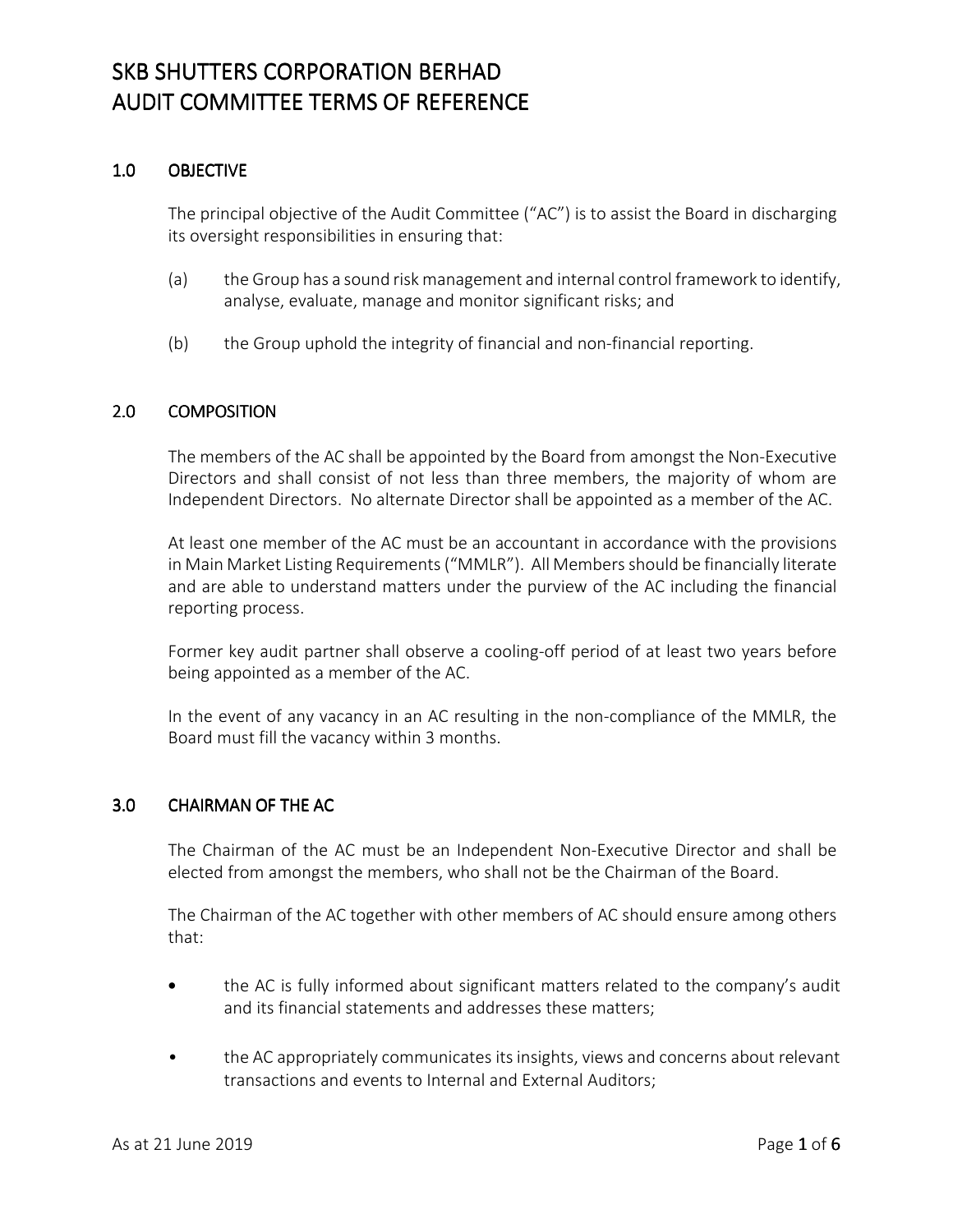- AC's concerns on matters that may have an effect on the financial or audit of the company are communicated to the External Auditor; and
- there is co-ordination between Internal and External Auditors.

#### 4.0 MEETINGS

At least four meetings shall be convened during a year and such additional meetings as the Chairman shall decide in order to fulfil its duties. Other Directors, officers, employees, representatives of the Internal and External auditors may present in AC meeting only at the AC invitation, specific to the relevant meeting.

The AC may deal with matters by way of circular reports and resolutions in lieu of convening a formal meeting. A resolution in writing signed by all members in lieu of convening a formal meeting shall be as valid and effectual as it had been passed at a meeting of the AC duly convened and held.

The quorum of the meeting of the AC shall be at least two members, a majority of whom must be Independent Directors.

Minutes of each meeting of AC shall be circulated to the AC members and presented to the Board. Issues discussed and actions recommended by the AC shall be presented and reported to the Board for decision.

### 5.0 SECRETARY

The Company Secretary or other appropriate senior official shall be the Secretary to the AC.

### 6.0 AUTHORITY

The AC shall:

- (a) have authority to investigate any matter within its terms of reference;
- (b) have the resources which are required to perform its duties;
- (c) have full and unrestricted access to any information pertaining to the Group;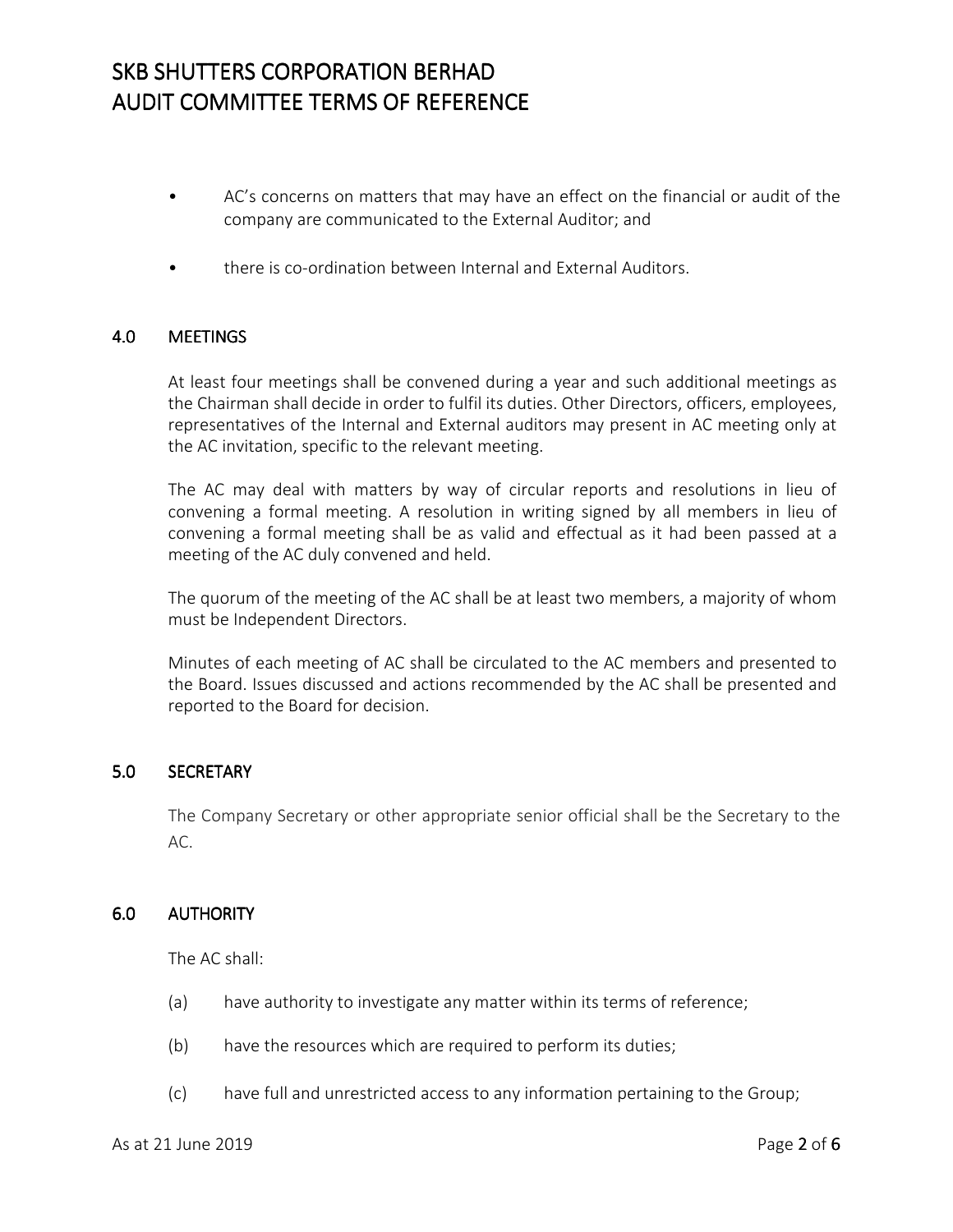- (d) have direct communication channels with the Internal and External Auditors;
- (e) be able to obtain independent professional or other advice;
- (f) be able to convene meetings with the Internal and External Auditors, excluding the attendance of other directors and employees of the Group, whenever deemed necessary; and
- (g) be able to report to Bursa Securities promptly where a matter reported by it to the Board has not been satisfactorily resolved resulting in a breach of the MMLR.

### 7.0 DUTIES AND RESPONSIBILITIES

The Board must ensure that the AC discharge the following functions:

- 7.1 Review the following and report the same to the board of directors of the Group:
	- (a) the External Audit Plan, External Audit Report, External Auditor's evaluation of the system of internal controls and the assistance given by the employees of the company to External Auditors;
	- (b) the appointment and adequacy of the scope, competency and resources of the internal audit function and that it has the necessary authority to carry out its work;
	- (c) the internal audit plan, processes, the results of the internal audit assessments, investigation undertaken and whether or not appropriate action is taken on the recommendations;
	- (d) the quarterly results and year-end financial statements, before the approval by the board of directors, focusing particularly on
		- i) changes in or implementation of major accounting policy changes;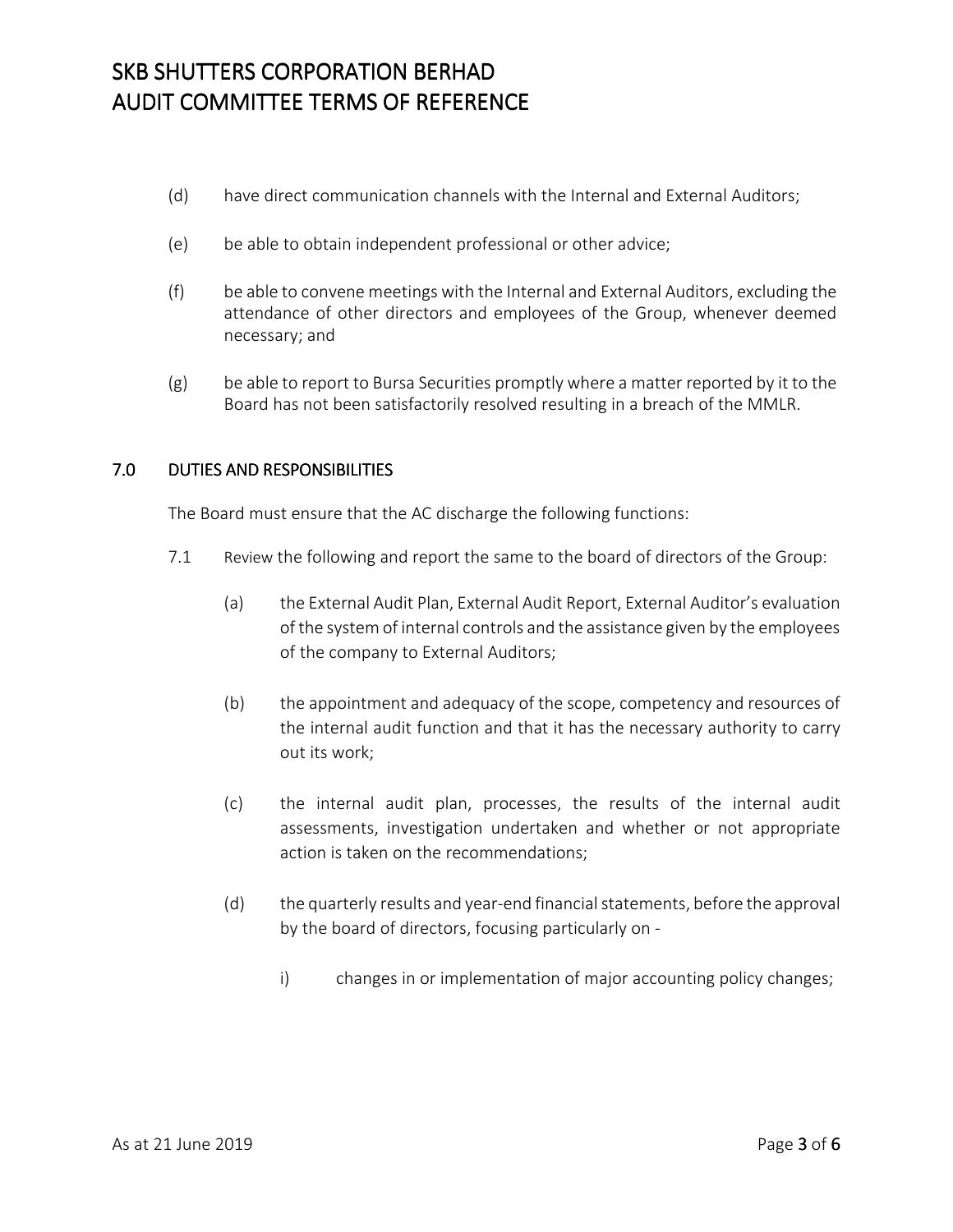- ii) significant matters highlighted including financial reporting issues, significant judgments made by management, significant and unusual events or transactions, and how these matters are addressed; and
- iii) compliance with accounting standards and other legal requirements;
- (e) any related party transaction and conflict of interest situation that may arise within the Group including any transaction, procedure or course of conduct that raises questions of management integrity;
- (f) resignation of the External and Internal Auditors of the Company; and
- (g) whether there is reason (supported by grounds) to believe that the Company's external auditor is not suitable for re-appointment;
- 7.2 Recommend the nomination of a person or persons as external auditors;
- 7.3 Review the internal and external auditors' fees recommended by management;
- 7.4 Review the Group's risk management framework; monitor the identification of principal risks that affect the Group; evaluate the adequacy and effectiveness of the risk management and mitigation measures in place; and review the statement with regard to the state of risk management and internal controls of the Group for inclusion in the Annual Report;
- 7.5 Prepare an AC report detailing:
	- (a) the composition of the AC, including the name, designation (indicating the chairman) and directorship of the members (indicating whether the directors are independent or otherwise);
	- (b) the number of AC meetings held during the financial year and details of attendance of each AC member;
	- (c) a summary of the work of the AC in the discharge of its functions and duties for that financial year and how it has met its responsibilities; and
	- (d) a summary of the work of the internal audit function.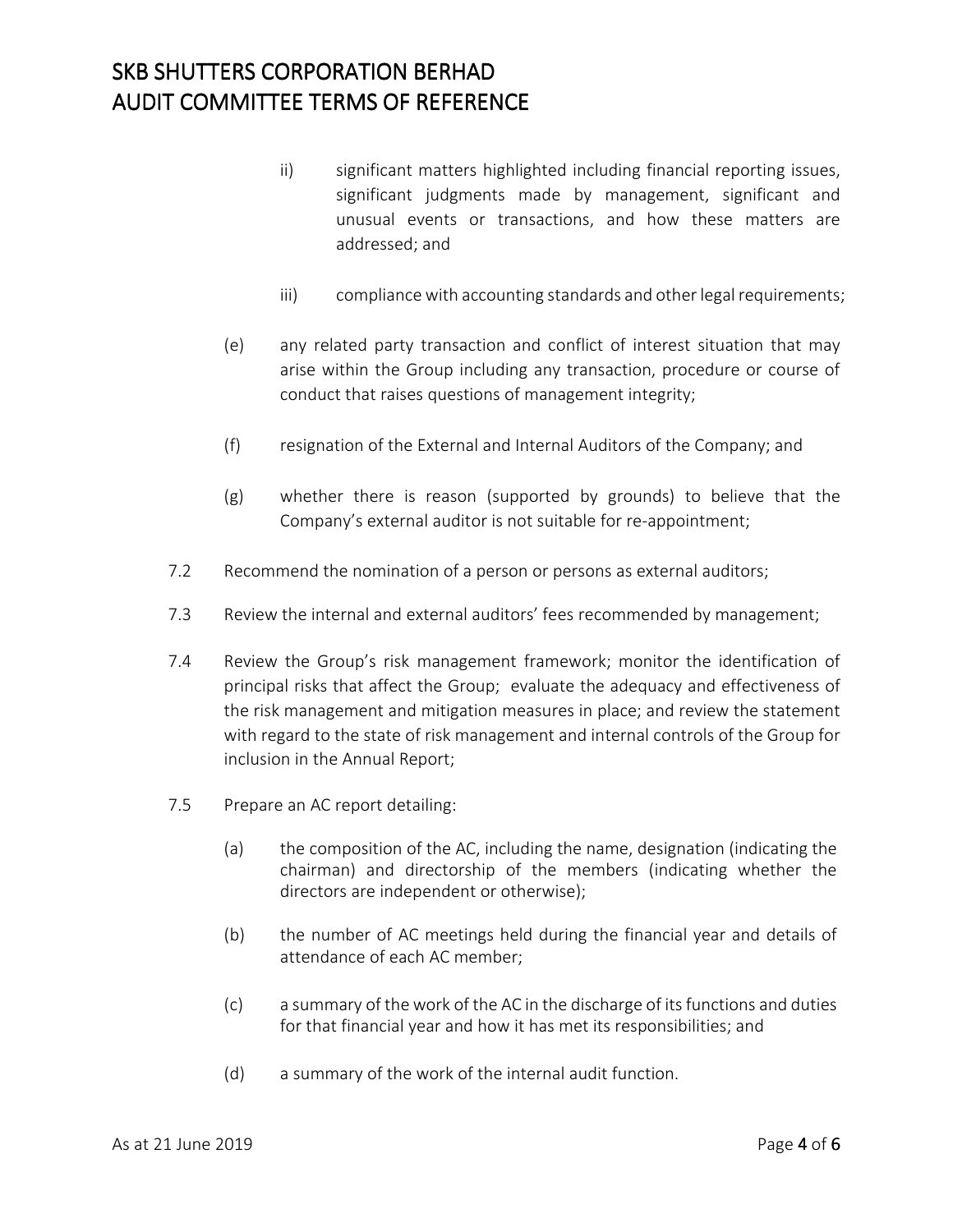#### 8.0 TRAINING AND DEVELOPMENT

Members should undertake continuous professional development to keep themselves abreast of relevant developments in accounting and auditing standards, practices and rules.

#### 9.0 SUITABILITY, OBJECTIVITY AND INDEPENDENCE OF EXTERNAL AUDITOR

When assessing the suitability, objectivity and independence of the external auditor, the AC shall establish policies and procedures that consider among others:

- the competence, audit quality and resource capacity of the external auditor in relation to the audit;
- the nature and extent of the non-audit services rendered and the appropriateness of the level of fees; and
- assurance from the external auditors confirming that they are, and have been, independent throughout the conduct of the audit engagement in accordance with the terms of all relevant professional and regulatory requirements.

The assessment on the suitability, objectivity and independence of the external audit firm should be conducted annually.

#### 10.0 SCOPE OF INTERNAL AUDIT FUNCTION

In developing the scope of the internal audit function, the AC should satisfy itself that:

- the person responsible for internal audit has relevant experience, sufficient standing and authority to enable him to discharge his functions effectively;
- internal audit has sufficient resources and is able to access information to enable it to carry out its role effectively; and
- the personnel assigned to undertake internal audit have the necessary competency, experience and resources to carry out the function effectively.